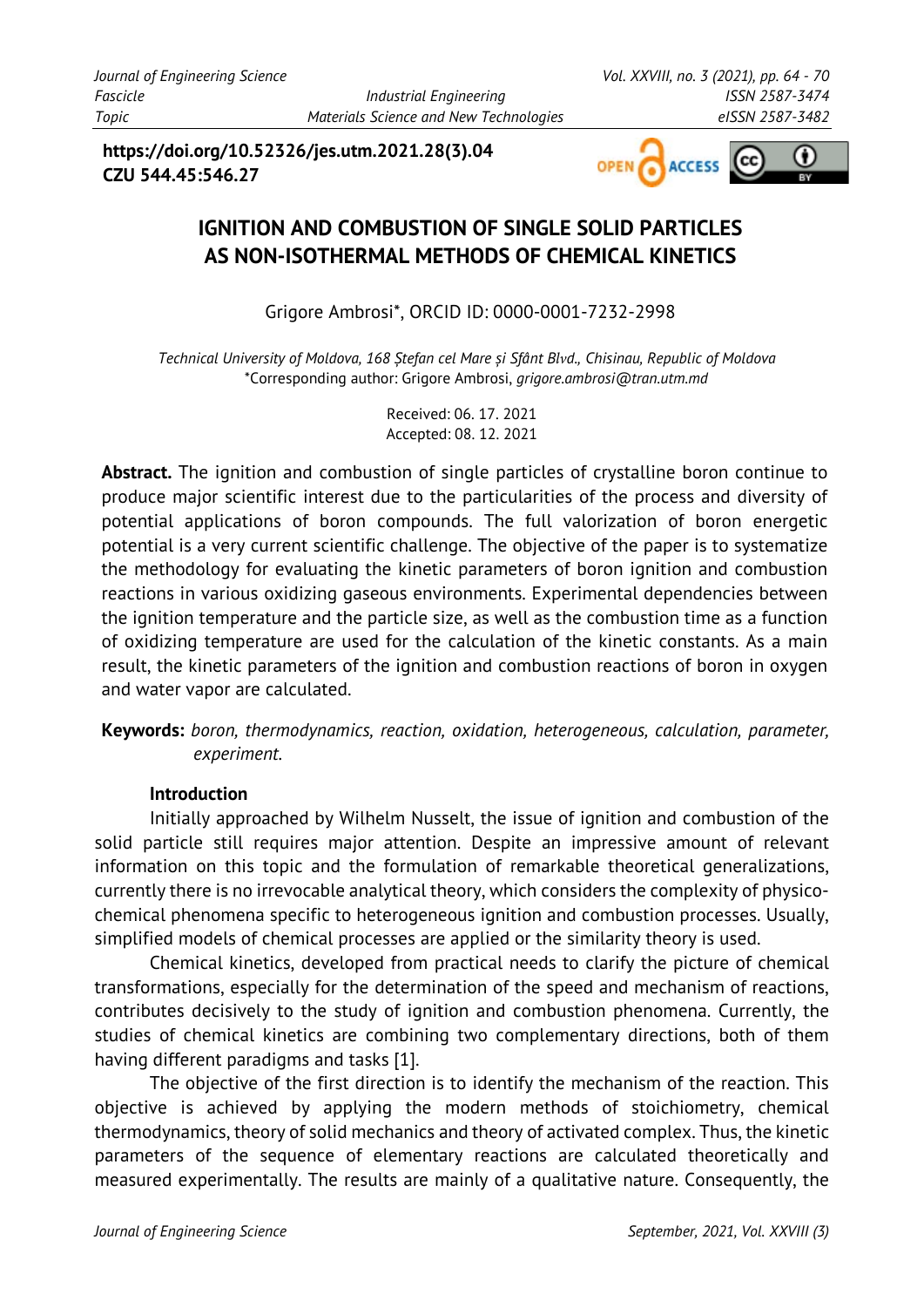intermediates and the sequence of transformation of the reactants into products are established [1].

The second direction of research is formal kinetics, which is methodologically analyzed in this paper. It consists in the phenomenological quantitative investigation of complex reactions, with sufficiently precise determination of kinetic parameters. The importance of these studies is growing due to the lack of accurate kinetic information needed in practice for model simulation and process optimization [2, 3].

The processes of ignition and combustion of the boron particle are characterized by a higher level of complexity than in the case of classical solid fuel particles. The main particularity is determined by the existence of the surface oxide layer, formed in the latent phase of the preliminary reaction, which substantially changes the picture of the interaction [2], [4], [8], [9].

The high calorific value and the distinctive physical-mechanical properties of some boron compounds are of increased interest, because these substances are less studied for energetic and technological applications [3, 4, 9, 10].

Until the development of non-isothermal theories in chemical kinetics, the selfheating of the reactant was qualified as an experimental error that deforms the kinetic curves. The theory of thermal explosion cardinally changed the approach to the problem, confirming the opportunity of kinetic study in non-isothermal conditions [2, 4].

The essence of this theoretical realization consists in the fact that the models of nonisothermal phenomena quantitatively relate the measurable characteristics of the processes with the kinetic parameters. If the conditions of chemical transformations are known, the physical parameters of the system being measured, then by solving the inverse problem the kinetic parameters of the chemical reaction can be determined: activation energy *E*, J·mol- $^1$ and the pre-exponential coefficient  $k_0$ , m·s<sup>-1</sup> [2, 4, 7].

The defining characteristics are: the value of the oxidant temperature at ignition place of the sample  $(T_{qa}, {}^{\circ}K)$ , the duration of particle ignition under the respective conditions  $(t_{ap}, s)$ and the burning rate of the solid substance (*tar*, s). A wide variety of methods for calculating kinetic parameters from experimental ignition and combustion data are currently being developed and applied.

#### **1. Evaluation of kinetic parameters for the ignition of solid particles**

If the solid substance and the high temperature gaseous oxidant (700 - 2000°K) are separated by an oxide film, usually the speed of the chemical interaction is limited by the diffusion of the oxidant through the oxide layer to the reaction surface and depends not only on the temperature and the concentration of the oxidant, but also on the thickness of the increasing layer [2, 4, 5, 6].

Experimentally, different oxidation laws have been established [83]. The main laws states that the speed of the reaction  $R_{\alpha x}$  (the rate of increase of the oxide layer) decreases with the increase of the thickness *h* of the film, inversely proportional to the thickness of the diffusion barrier raised to the power of *n* [2, 4]:

$$
R_{ox} = \rho_{ox} \cdot \frac{dh}{dt} = \frac{C_{ox}^{\nu}}{h^n} \cdot k_0 \cdot e^{-\frac{E}{RT}}, \text{ mol} \cdot \text{m}^{-2} \cdot \text{s}^{-1}
$$
 (1)

where:  $\rho_{ox}$  is the density of the oxide surface layer ( $B_2O_3$ ), mol·m<sup>-3</sup>;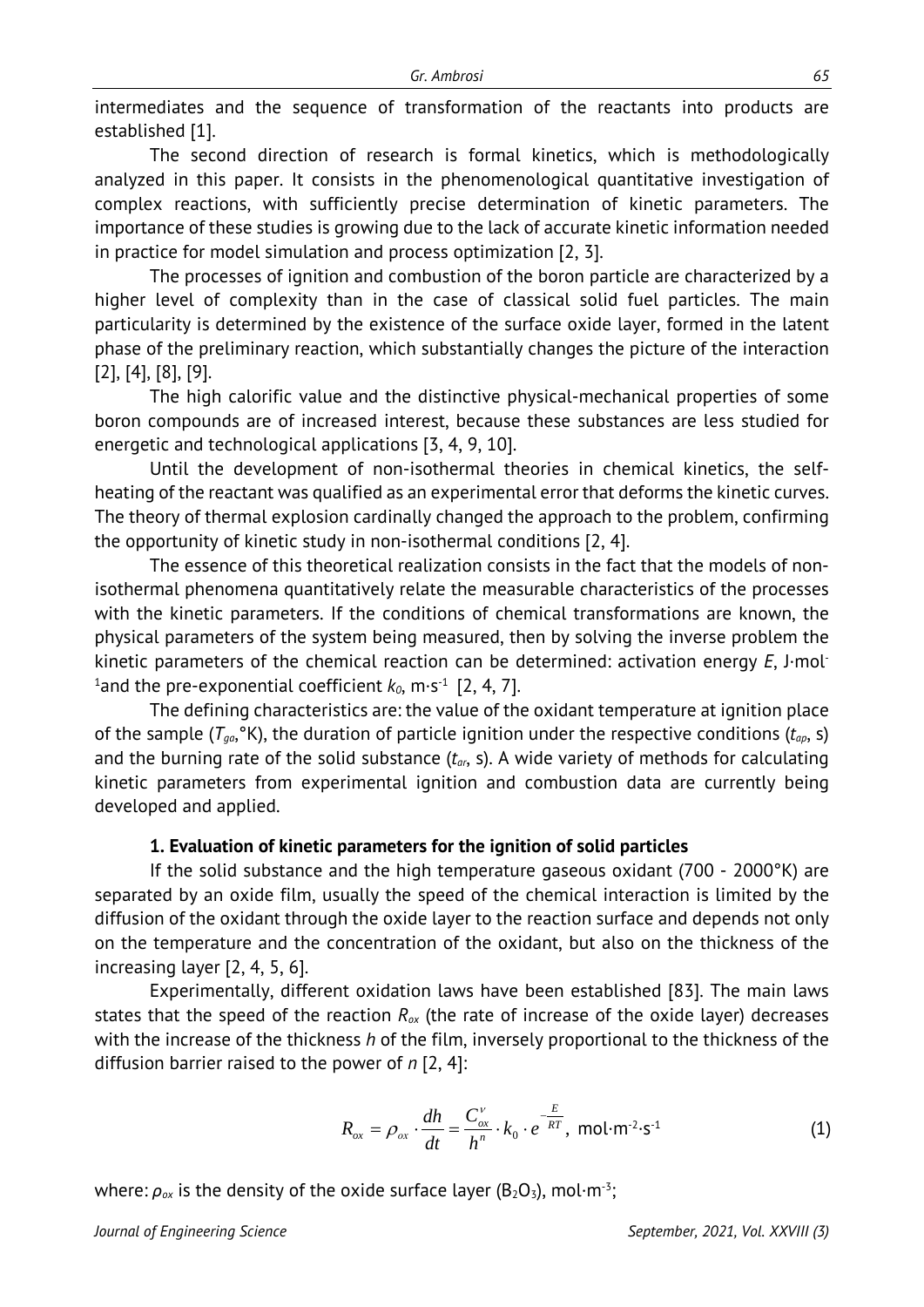$C_{\alpha x}$  - oxidant concentration in the gaseous environment, mol·m<sup>-3</sup>;

*ν* - reaction order for the given oxidant;

 $E$  - activation energy of the oxidation reaction in the ignition phase,  $J$ ·mol<sup>-1</sup>;

 $k_0$  - the pre-exponential coefficient of the oxidation reaction, m·s<sup>-1</sup>.

The exponent *n* defines the relationship between the reaction rate and the thickness of the oxide layer, having linear ( $n = 0$ ), parabolic ( $n = 1$ ) or cubic ( $n = 2$ ) dependencies [2, 4].

Usually  $n = 0$  for porous films or with very low protective properties. The oxidation process under these conditions coincides with the kinetics of the heterogeneous reaction on a clean surface. If  $n = 1$ , then the reaction rate is determined by the diffusion of the oxidant in the oxide layer, the dependence between the diffusion coefficient and the temperature being exponential.

For some substances, including boron, the combination of different oxidation mechanisms is noticed. In such situations the reaction takes place according to several mechanisms, each of one being predominant in distinct stages of the process. For example, if initially, at normal temperatures the oxidation is parabolic ( $n = 1$ ), later, with the increase of the temperature due to various causes (polymorphic modification, melting, vaporization of the film) the reaction speed becomes linear ( $n = 0$ ), the whole process being defined. as a paralinear.

For metals that interact with the oxidant according to formula (1), the system of equations that describes the process of ignition of the particle (neglecting the radiant energy exchange) has the following general form [4]:

$$
\frac{1}{6} \cdot c_m \cdot \rho_m \cdot d_p \cdot \frac{dT_p}{dt} = Q \cdot \rho_m \cdot \frac{dh}{dt} - \frac{\lambda \cdot Nu}{d_p} \cdot (T_p - T_g),
$$

$$
\frac{dh}{dt} = \frac{C_{ox}^{\nu}}{h^n} \cdot k_0 \cdot e^{-\frac{E}{RT_p}}
$$
(2)

 $t = 0$ ;  $h = h_0$ ;  $T_P = T_{po}$ 

where:  $c_m$  is the specific calorific value of the metal,  $J \cdot K^{-1} \cdot kq^{-1}$ ;

 $\rho_m$  - metal density, kg·m<sup>-3</sup>;  $d_p$  - particle size, m; Q - thermal effect of the reaction,  $J·kq^{-1}$ ;

*λ* - thermal conductivity of the oxidant, W·m-1·°K-1;

 $T_p, T_g$  – temperature of the particle and oxidizing environment,  $\alpha$ K; *t* - time, s,

*Nu* - Nusselt number.

The Nusselt number, the ratio between the temperature gradient of the gas oxide at the surface of single particles and the reference temperature gradient, is determined by the Ranz-Marshall criterion:

$$
Nu = 2 + \text{Re}^{0.5} \cdot \text{Pr}^{0.33} \tag{3}
$$

where: Re, Pr are the Reynolds and Prandtl numbers under the given experimental conditions.

The Reynolds number characterizes the flow regime of the oxidant around the particle and represents the ratio between the inertial forces and the viscosity forces. The Prandtl number characterizes the physical properties of the oxidant and represents the ratio between the molecular diffusivity of the impulse and the molecular diffusivity of the heat.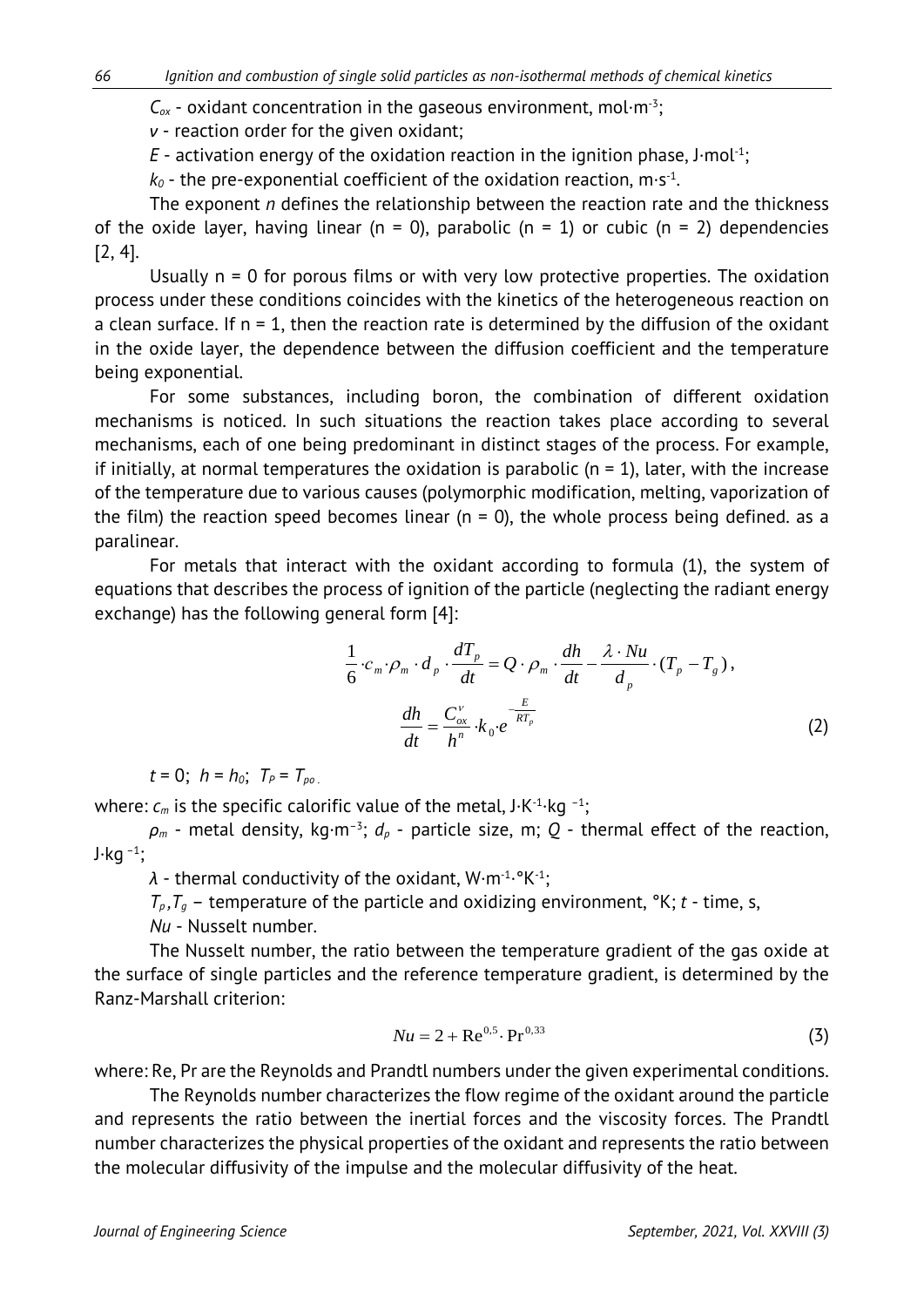In the case of paralinear ignition reactions for *n* = 0, *ν* = 1 and *Bi* << 1, the ratio between the system parameters in critical ignition conditions is determined according to the theory of heterogeneous ignition [48] with the following formula:

$$
Q \cdot \rho_m \cdot c_{ox} \cdot \frac{E}{\lambda \cdot R} \cdot \frac{d_p}{Nu \cdot T_{ga}^2} \cdot k_0 \cdot e^{-\frac{E}{RT_{ga}}} = \frac{1}{e},\tag{4}
$$

where:  $T_{ga}$  is the temperature of the oxidant in the place of ignition of the solid particle, in °K;

*Bi* - Biot number.

When calculating the logarithm for relation (4), we obtain the following formula:

$$
\ln(\frac{d_p}{Nu \cdot T_{ga}^2}) = \frac{E}{R \cdot T_{ga}} + \ln C_1,
$$
\n(5)

If the experimental dependence  $T_{qa} = f(d_p)$  is known, the graphical dependence *lg* ( $d_p$  /Nu $\cdot$ T<sub>ga</sub><sup>2</sup>) = *F* ( $T_{ga}$ <sup>1</sup>) will result in a line from the slope of which the activation energy can be determined according to the relation:

$$
E = 2,303 \cdot R \cdot \text{ltg } \alpha \text{ } \cdot \text{ } r, \text{ } J \cdot \text{mol}^{-1} \tag{6}
$$

where: *R* is the universal gas constant, J·mol-1·°K; *β* **-** slope angle, degrees; *r* **-** the ratio of the axle scale.

The value of the pre-exponential coefficient  $k_0$  will be determined by substituting in formula (3) the value *E*.

If radiation heat losses (relatively larger particles) are included in the analysis, then the thermal balance of the system of equations (2) can be represented as follows:

$$
\frac{1}{6} \cdot c_m \cdot \rho_m \cdot d_p \cdot \frac{dT_p}{dt} = Q \cdot \rho_m \cdot \frac{dh}{dt} - \frac{\lambda \cdot Nu}{d_p} \cdot (T_p - T_s) - \varepsilon_p \cdot \sigma \cdot (T_p^4 - T_1^1), \tag{7}
$$

where:  $\varepsilon_p$  is the emission coefficient of the particle surface;

*σ* - Stefan–Boltzmann constant, W·m-2·°K-4;

 $T_1$  - temperature of the inner surface of the combustion chamber,  $K$ .

When taking into account the effect of thermal radiation for paralinear ignition reactions, the ratio between the parameters in the critical ignition conditions is given by the following expression:

$$
Q \cdot \rho_m \cdot c_{ox} \cdot \frac{E}{\lambda \cdot R} \cdot \frac{d_p}{Nu \cdot T_{ga}^2} \cdot k_0 \cdot e^{-\frac{E}{RT_{ga}}} \cdot e^{K_R \cdot (1-b)} = \frac{1}{e}, \qquad (8)
$$

where:  $K_R$  is the ratio of heat loss through radiation; *b* - ratio  $T_1^4/T_{ga}^4$ .

When calculating the logarithm for relation (8), we obtain:

$$
\ln(\frac{d_p}{Nu \cdot T_{ga}^2}) = \frac{E}{R \cdot T_{ga}} \cdot \left[1 + (1 - b) \cdot \frac{\varepsilon_p \cdot \sigma \cdot T_{ga}^3}{\lambda \cdot Nu} \cdot d_p\right] + \ln C_2, \tag{9}
$$

If the experimental dependence  $T_{\text{ga}} = f(d_p)$  is known, then as a result of the graph: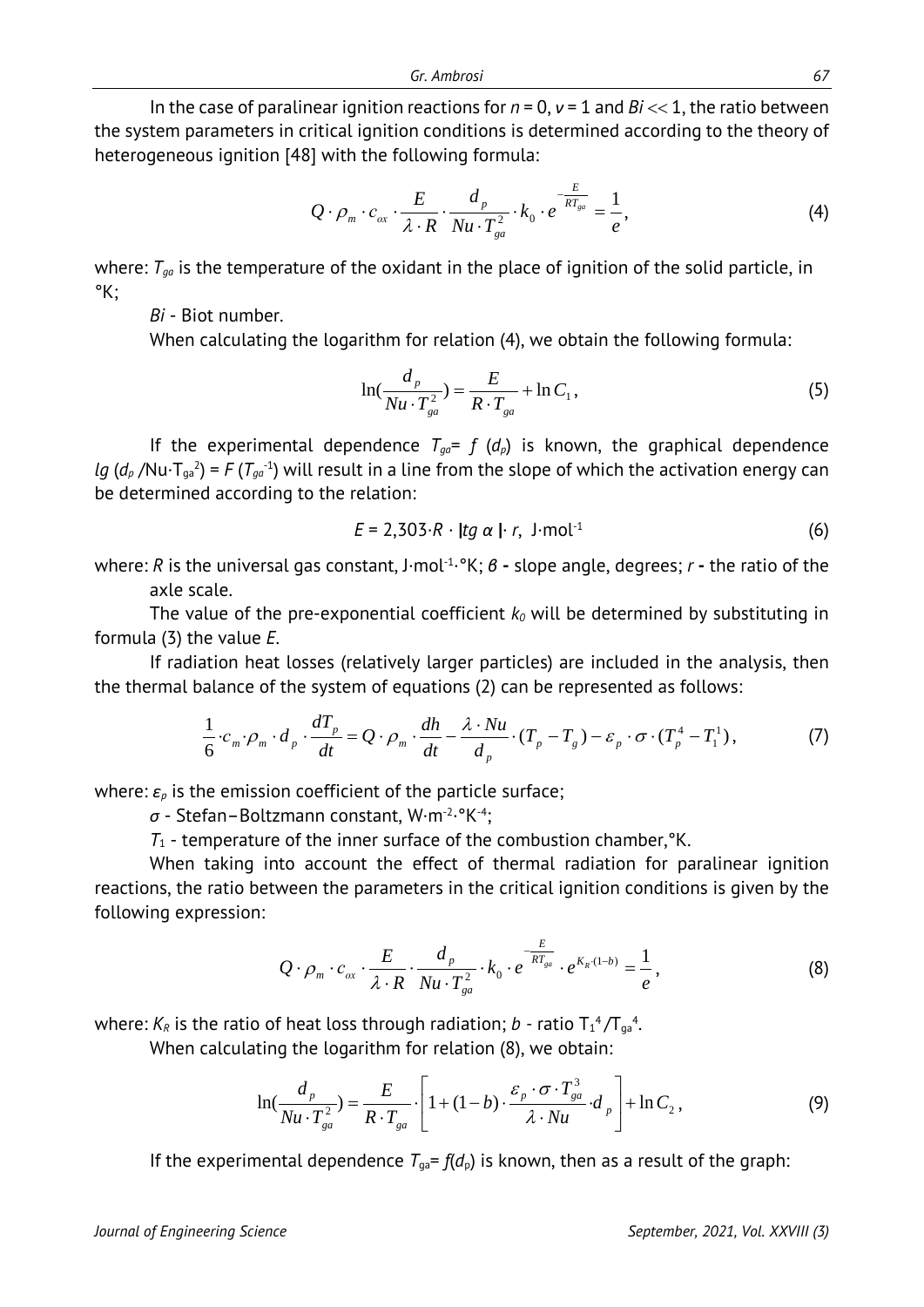$$
\lg(\frac{d_p}{Nu \cdot T_{ga}^2}) = F(T^{-1} \cdot (1 + (1 - b) \cdot \frac{\varepsilon_p \cdot \sigma \cdot T_{ga}^3}{\lambda \cdot Nu} \cdot d_p)),
$$

a line will be obtained from the slope of which the activation energy E will be evaluated. Consequently, from the relation (8) the value of the pre-exponential coefficient *ko* can be evaluated.

In particular, the described methodology was used to determine the kinetic constants of the ignition of single particles of crystalline boron in air and water vapor, respectively, for the following two complex heterogeneous reactions:

$$
4B + 3O_2 = 2B_2O_3 \quad (E = 133400 \text{ J} \cdot \text{mol}^{-1}; \ k_0 = 1,89 \cdot 10^3 \text{ m} \cdot \text{s}^{-1}) \tag{11}
$$

$$
2B + 3H_2O = B_2O_3 + 3H_2 \ (E = 81900 \text{ J} \cdot \text{mol}^{-1}; \ k_0 = 2,16 \cdot 10^3 \text{ m} \cdot \text{s}^{-1}) \tag{12}
$$

## **2. Evaluation of kinetic parameters for the kinetic regime of combustion for solid particles.**

For the kinetic combustion regime of single particles of crystalline boron the reaction rate is determined by the following formula:

$$
R_B = k \cdot C_{ox} = \frac{k \cdot P_{ox}}{R \cdot T}, \text{mol} \cdot m^{-2} \cdot s^{-1}
$$
 (13)

where:  $P_{ox}$  is the partial pressure of the oxidant in the gaseous medium, Pa.

If for the stationary combustion process, it is assumed that the density and temperature of the particle are constant as well as the combustion rate and the partial pressure of the oxidant, then for the combustion time of the particle can be calculated by the formula:

$$
t_{ar} = -\frac{1}{2 \cdot M_B} \cdot \int_{d_p}^{0} \frac{\rho_m}{R_B} \cdot d(d_p) = \frac{\rho_m \cdot R \cdot T}{2 \cdot M_B \cdot k \cdot P_{ox}} \cdot d_p = k \cdot d_p, \quad \text{S}
$$
 (14)

For the kinetic regime the combustion time of the boron particle, measured experimentally, is proportional to the diameter of the sample.

From relation (14) the following expression is obtained:

$$
k_0 \cdot e^{-\frac{E}{RT}} = \frac{\rho_m \cdot R \cdot T \cdot d_P}{2 \cdot M_B \cdot t_{ar} \cdot P_{ox}}, \text{ m·s-1}
$$
 (15)

By calculating the logarithm from equation (14), the following formula is obtained:

$$
\ln(\frac{d_p \cdot T_{ox}}{t_{ar} \cdot P_{ox}}) = -\frac{E}{R \cdot T} - \ln \frac{R \cdot \rho_m}{2 \cdot M_B}
$$
(16)

If the experimental dependence  $t_{\alpha} = f(T_{\alpha x})$  is known, then following the dependence:

$$
lg(\frac{d_p \cdot T_{ox}}{t_{ar} \cdot P_{ox}}) = F(T_{ox}^{-1})
$$
\n(17)

a straight line will result, from which the value of the activation energy of the complex combustion reaction in kinetic regime will be evaluated. Substituting the value *E* in formula (15), the value of the pre-exponential coefficient  $k_0$  can be calculated.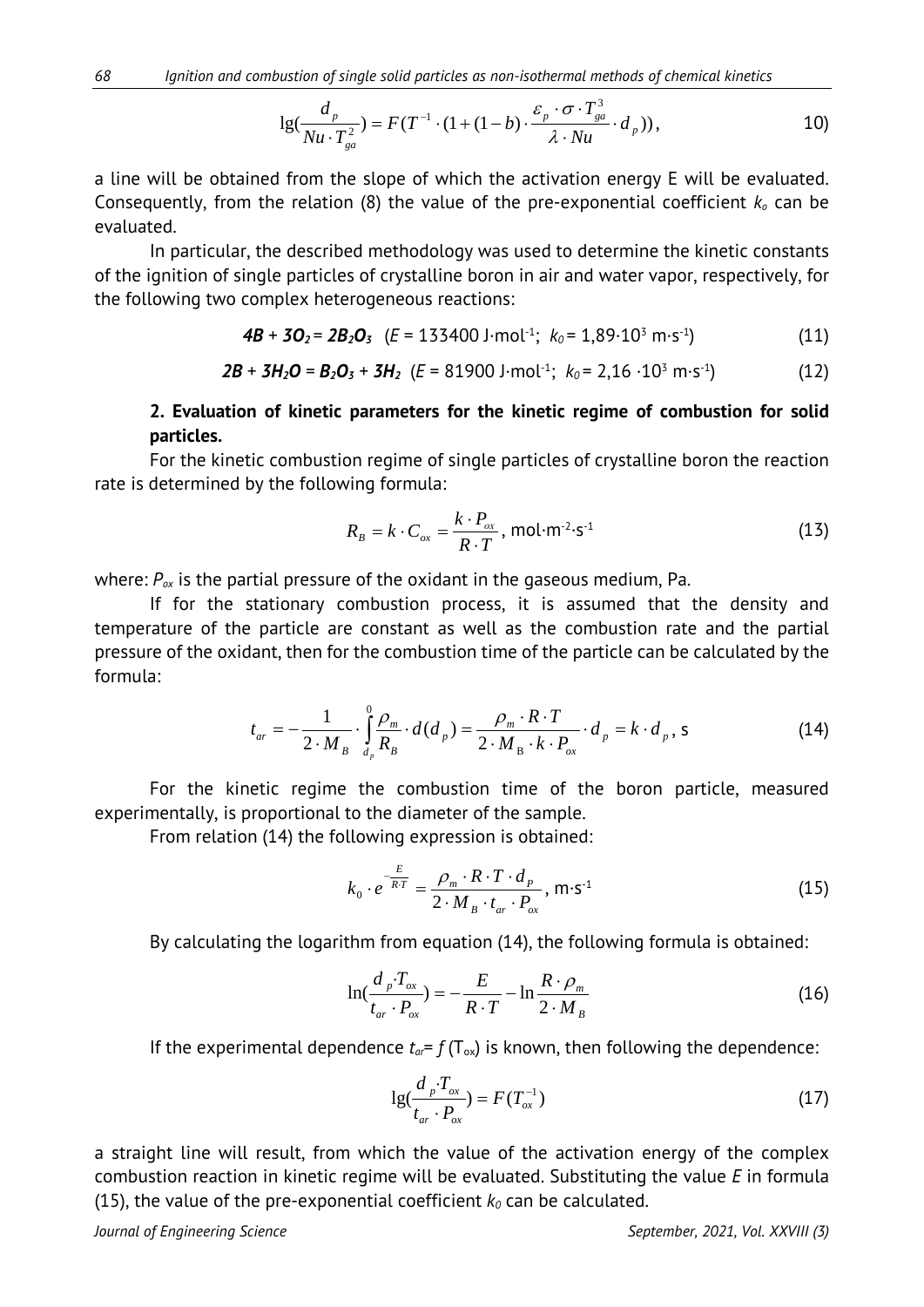For the kinetic combustion domain of the particle, the following constants of heterogeneous reactions were evaluated:

$$
\mathbf{B} + \mathbf{B}_2 \mathbf{O}_3 = \mathbf{B} \mathbf{O} + \mathbf{B}_2 \mathbf{O}_2 \ \ (E = 89900 \text{ J} \cdot \text{mol}^{-1}; \ k_0 = 2,38 \cdot 10^4 \text{ m} \cdot \text{s}^{-1}) \tag{18}
$$

$$
\mathbf{B} + \mathbf{H}_2 \mathbf{O} = \mathbf{B} \mathbf{H} \mathbf{O} + \mathbf{H} \quad (E = 62500 \text{ J} \cdot \text{mol}^{-1}; \ k_0 = 2,48 \cdot 10^4 \text{ m} \cdot \text{s}^{-1}) \tag{19}
$$

### **3. Conclusions**

The ignition and combustion of single solid particles as non-isothermal methods of formal chemical kinetics contributes to obtaining unique information on the kinetics and thermodynamics of heterogeneous reactions at high temperatures, data that cannot be obtained otherwise, especially for dispersed systems.

Heterogeneous formal kinetics research is based on relatively simple experiments, with vast possibilities for varying experimental conditions.

Based on the principles of formal kinetics, which are a component of general methods of evaluating the kinetic parameters of chemical reactions, particular methods have been deducted for calculating the kinetic constants of complex reactions of ignition and combustion of single solid particles for different regimes of chemical reaction of oxidation.

The methodology for evaluating the kinetic parameters of heterogeneous oxidation reactions involves the use of some experimental data as initial data. The required experimental data is the following: the ignition temperature depending on the sample size and the combustion time of the sample depending on the oxidant temperature.

According to the theoretical formulas that describe the burning of single particles of crystalline boron, the kinetic regime of the interaction corresponds to the experimental domain in which the burning time of the sample is proportional to its size.

The procedures for evaluating the kinetic parameters of boron combustion, systematized in the paper, can be used to determine the kinetic vaporization rates of boron and boric anhydride in an inert atmosphere and the rate of gasification of anhydride in watercontaining combustion products. The experimental parameter which is measured is the durations of those processes as a dependence of the temperature of the gaseous environment.

**Acknowledgements:** The research was conducted within the research according to scientific contracts no. 50 "Determination of gas dynamics and kinetic parameters in the combustion of metals-containing fuels for air-powered engines", no. 159 "Processes of combustion of metals-containing fuels" and the budget state theme no. 111 "Hardening and reconditioning of parts by thermal and thermochemical methods", running at Technical University of Moldova.

#### **References**

<sup>1.</sup> Gremyachkin V.M., Mihal'chuk M.V. *Some aspects in the theory of boron combustion*. In: *Physicochemical kinetics in gas dynamics*, 2014, pp. 1 – 8.

<sup>2.</sup> Yagodnikov D.A. *Vosplamenenie i gorenie poroshkoobraznykh metallov* [Ignition and combustion of powdered metals]. Moscow, Bauman MSTU Publ., 2009, 432 p. (in Russian).

<sup>3.</sup> Bakulin V.N., Dubrovkin N.F., Kotova V.N., Sorokin V.A., Frantsevich V.P., Yanovskiy L.S. *Energoemkie goryuchie dlya aviatsionnykh i raketnykh dvigateley* [Energy-intensive fuel for aircraft and rocket engines]. Moscow, Fizmatlit Publ., 2009, 400 p. (in Russian).

<sup>4.</sup> Hussman B., Pfitzner M. *Extended combustion model for single boron particles*. In: *Combustion and Flame*. 2010, 157, pp. 803 – 821.